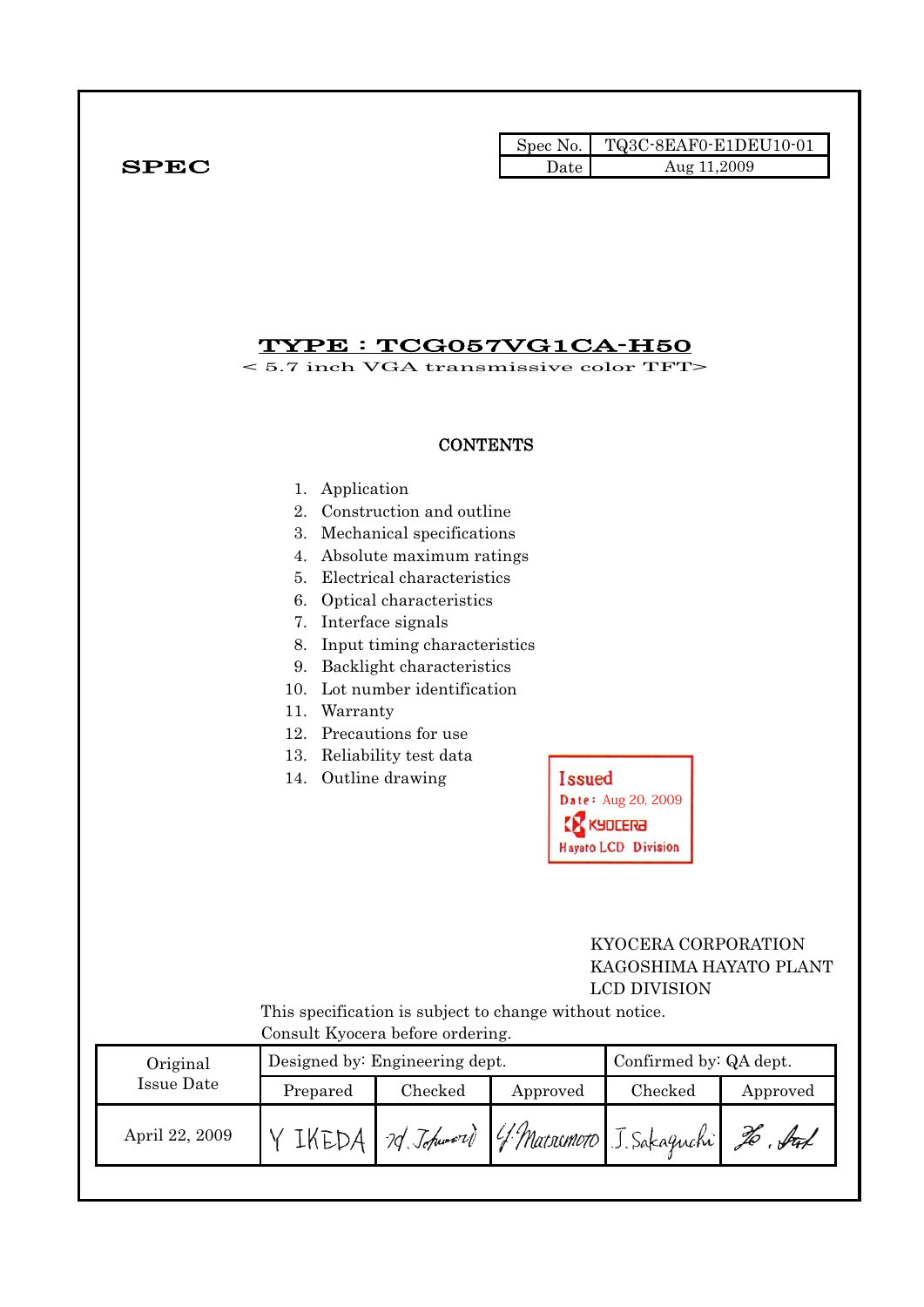| Spec No.              | Part No.        | Page |
|-----------------------|-----------------|------|
| TQ3C-8EAF0-E1DEU10-01 | TCG057VG1CA-H50 |      |

# Warning

- 1. This Kyocera LCD module has been specifically designed for use only in electronic devices and industrial machines in the area of audio control, office automation, industrial control, home appliances, etc. The module should not be used in applications where the highest level of safety and reliability are required and module failure or malfunction of such module results in physical harm or loss of life, as well as enormous damage or loss. Such fields of applications include, without limitation, medical, aerospace, communications infrastructure, atomic energy control. Kyocera expressly disclaims any and all liability resulting in any way to the use of the module in such applications.
- 2. Customer agrees to indemnify, defend and hold Kyocera harmless from and against any and all actions, claims, damages, liabilities, awards, costs, and expenses, including legal expenses, resulting from or arising out of Customer's use, or sale for use, or Kyocera modules in applications.

# Caution

1. Kyocera shall have the right, which Customer hereby acknowledges, to immediately scrap or destroy tooling for Kyocera modules for which no Purchase Orders have been received from the Customer in a two-year period.

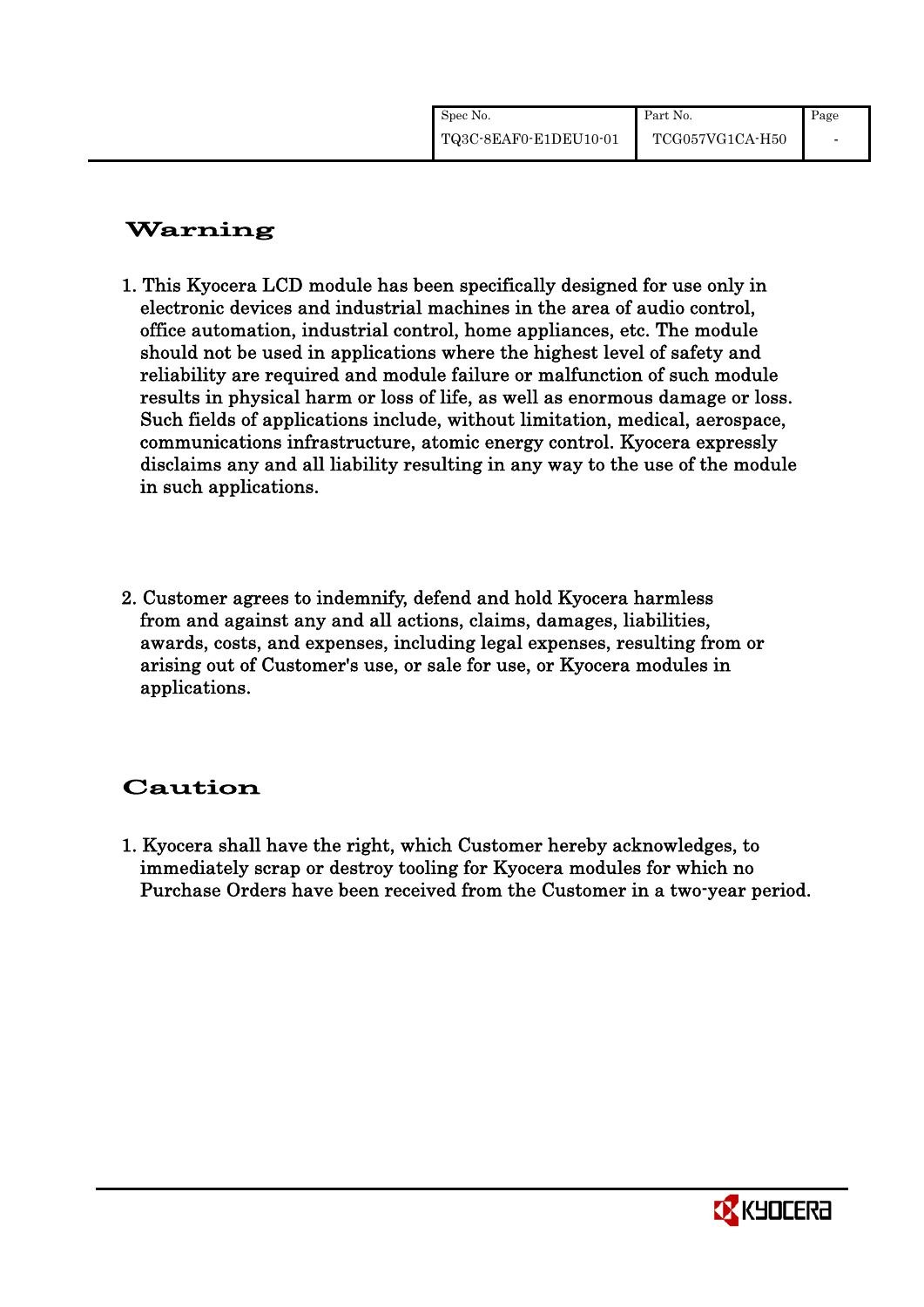|                 |                                                                   |            | Spec No.                                                                                                |                                                       | Part No.      |                              | Page |
|-----------------|-------------------------------------------------------------------|------------|---------------------------------------------------------------------------------------------------------|-------------------------------------------------------|---------------|------------------------------|------|
|                 |                                                                   |            |                                                                                                         | TQ3C-8EAF0-E1DEU10-01                                 |               | $\rm TCG057VG1CA\text{-}H50$ |      |
| Revision record |                                                                   |            |                                                                                                         |                                                       |               |                              |      |
|                 | Designed by: Engineering dept.<br>Confirmed by : QA dept.<br>Date |            |                                                                                                         |                                                       |               |                              |      |
|                 |                                                                   | Prepared   | Checked                                                                                                 | Approved                                              | $\rm Checked$ | ${\Large\bf Approved}$       |      |
|                 | Aug 11,2009                                                       |            |                                                                                                         | Y IKEDA 79 Johnnord (1 Marsemoto J. Sakaguchi 26. Auf |               |                              |      |
| Rev.No.         | $\rm{\textbf{Date}}$                                              | Page       |                                                                                                         | $\label{eq:2} \textbf{Descriptions}$                  |               |                              |      |
| 01              | Aug 11,2009                                                       | $\sqrt{3}$ | 5. Electrical characteristics<br>$\sim$ Change "Current consumption"<br>$\sim$ Change "Display pattern" |                                                       |               |                              |      |
|                 |                                                                   |            |                                                                                                         |                                                       |               |                              |      |

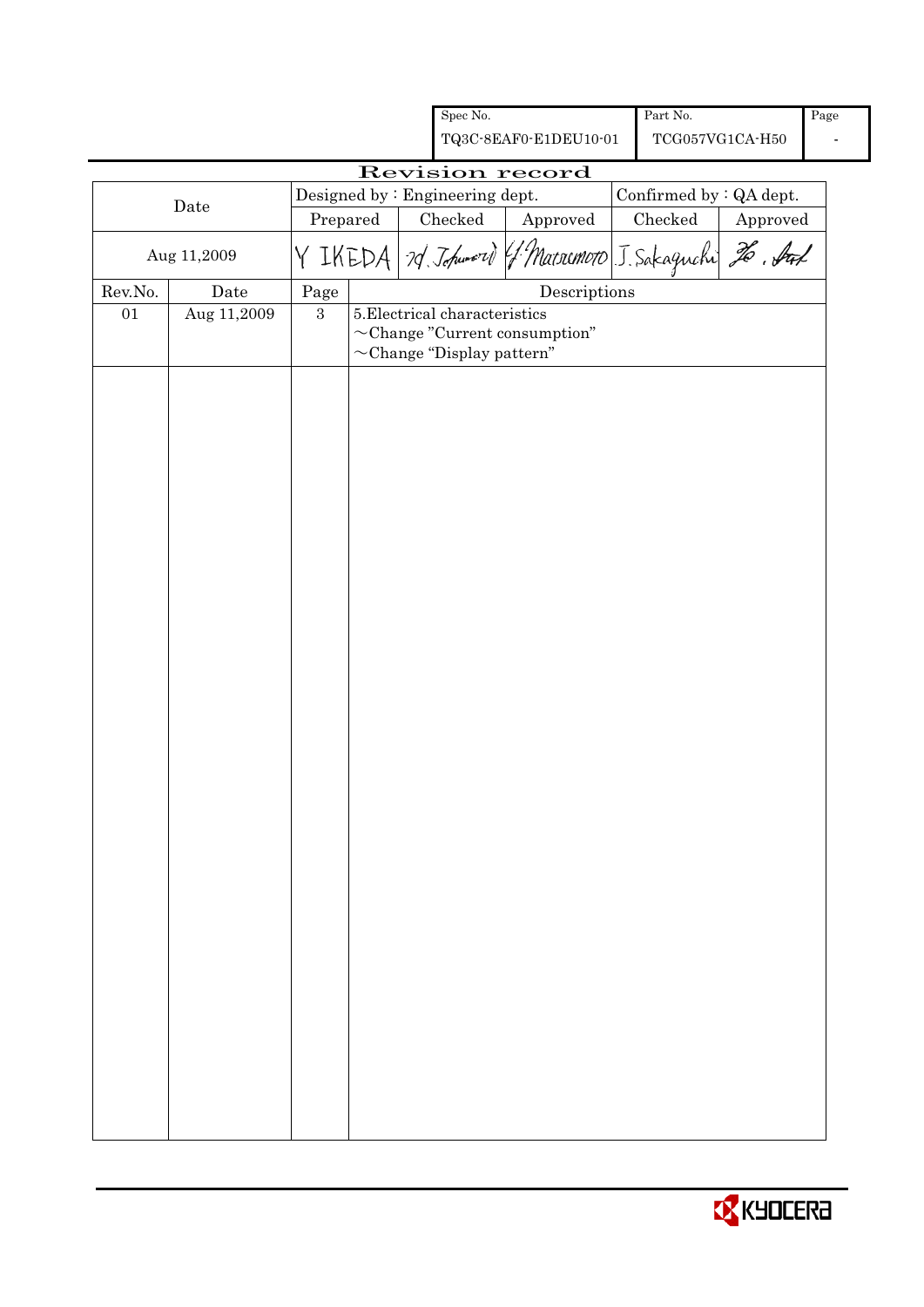#### 1. Application

This document defines the specification of TCG057VG1CA-H50. (RoHS Compliant)

#### 2. Construction and outline

| LCD.                 | : Transmissive color dot matrix type TFT          |
|----------------------|---------------------------------------------------|
| Backlight system     | $:$ CFL $(1$ tube, U-figure type)                 |
| Inverter             | $:$ Option                                        |
| Recommended inverter | : CXA-L0612A-VJL (TDK) or equivalent              |
| Polarizer            | : Glare low-reflection treatment                  |
| Additional circuit   | : Timing controller, Power supply $(3.3V)$ input) |

#### 3. Mechanical specifications

| <b>Item</b>                | Specification                                          | Unit |
|----------------------------|--------------------------------------------------------|------|
| Outline dimensions<br>-1)  | $144(W)\times(104.8)(H)\times13(D)$                    | mm   |
| Active area                | $115.2(W)\times86.4(H)$<br>(14.4cm/5.7 inch(Diagonal)) | mm   |
| Dot format                 | $640 \times (B,G,R)(W) \times 480(H)$                  | dot  |
| Dot pitch                  | $0.06(W)\times0.18(H)$                                 | mm   |
| $\mathbf{2}$<br>Base color | Normally White                                         |      |
| Mass                       | 210                                                    | g    |

1) Projection not included. Please refer to outline for details.

2) Due to the characteristics of the LCD material, the color varies with environmental temperature.

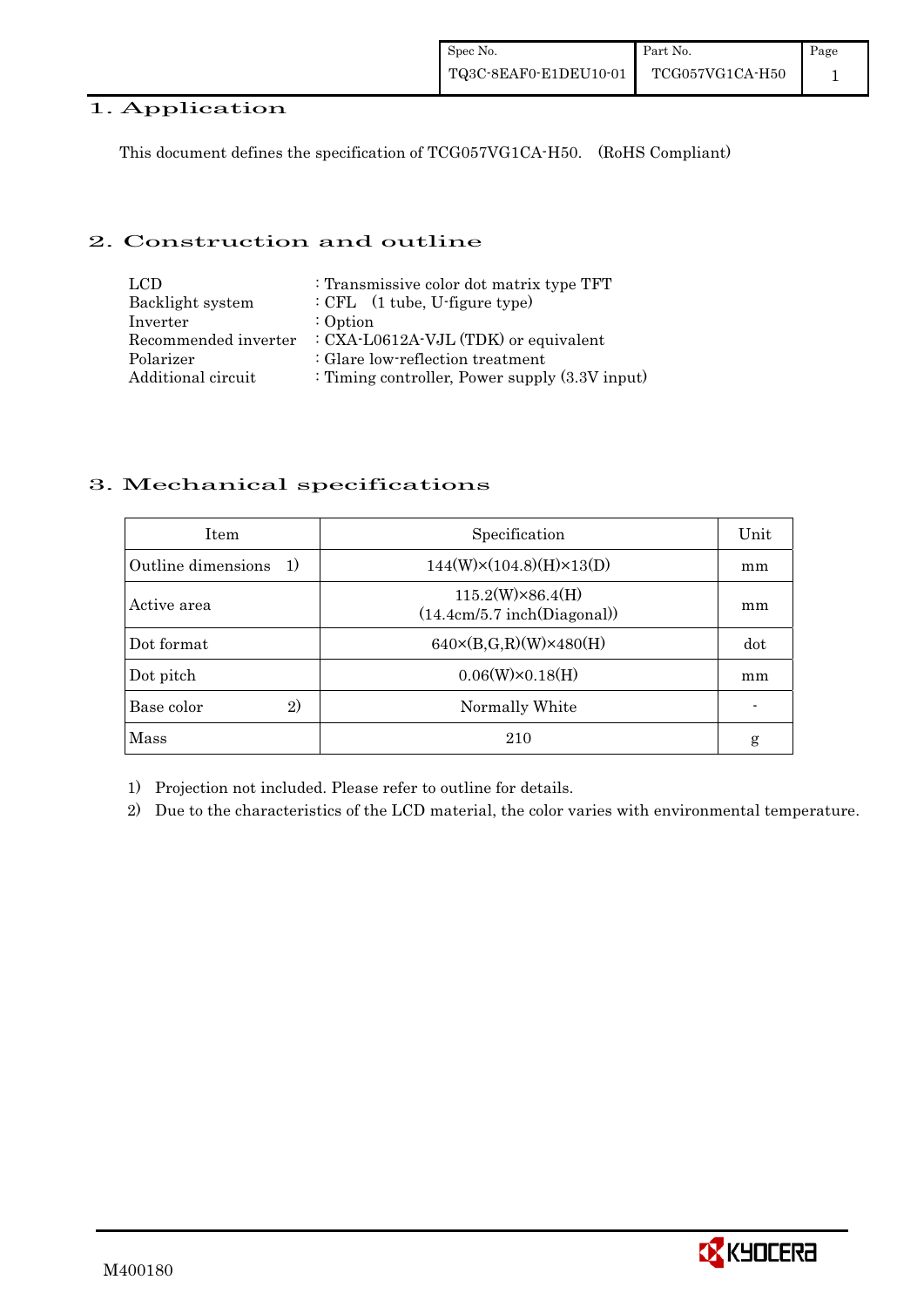#### 4. Absolute maximum ratings

#### 4-1.Electrical absolute maximum ratings

| Item                 | Symbol       | Min.   | Max.    | Unit |
|----------------------|--------------|--------|---------|------|
| Supply voltage       | $\rm V_{DD}$ |        | 4.0     |      |
| Input signal voltage | $\rm V_{IN}$ | $-0.3$ | $6.0\,$ |      |

1) Input signal : CK,  $R0 \sim R5$ ,  $G0 \sim G5$ ,  $B0 \sim B5$ ,  $H<sub>SYNC</sub>$ ,  $V<sub>SYNC</sub>$ ,  $ENAB$ ,  $R/L$ ,  $U/D$ 

#### 4-2. Environmental absolute maximum ratings

| Item                  |                   | Symbol                  | Min.  | Max. | Unit        |
|-----------------------|-------------------|-------------------------|-------|------|-------------|
| Operating temperature |                   | Top                     | $-10$ | 70   | $\circ$ C   |
| Storage temperature   | $\left( 2\right)$ | <b>T</b> <sub>STO</sub> | $-30$ | 80   | $^{\circ}C$ |
| Operating humidity    | 3)                | $H_{OP}$                | 10    | 4)   | %RH         |
| Storage humidity      | 3)                | <b>H</b> <sub>sto</sub> | 10    | 4)   | %RH         |
| Vibration             |                   |                         | 5)    | 5)   |             |
| Shock                 |                   |                         | 6)    | 6)   |             |

1) Operating temperature means a temperature which operation shall be guaranteed. Since display performance is evaluated at 25°C, another temperature range should be confirmed.

2) Temp. =  $-30^{\circ}$ C $<$ 48h, Temp. =  $80^{\circ}$ C $<$ 168h

 Store LCD at normal temperature/humidity. Keep them free from vibration and shock. An LCD that is kept at a low or a high temperature for a long time can be defective due to other conditions, even if the low or high temperature satisfies the standard. (Please refer to "Precautions for Use" for details.)

- 3) Non-condensing
- 4) Temp. $\leq$ 40°C, 85%RH Max.

5)

| Frequency       | $10\sim$ 55 Hz | Acceleration value         |
|-----------------|----------------|----------------------------|
| Vibration width | $0.15$ mm      | $(0.3{\sim}9~{\rm m/s^2})$ |
| Interval        | $10-55-10$ Hz  | 1 minutes                  |

 2 hours in each direction X, Y, Z (6 hours total) EIAJ ED-2531

6) Acceleration: 490 m/s2, Pulse width: 11 ms

3 times in each direction:  $\pm X$ ,  $\pm Y$ ,  $\pm Z$ EIAJ ED-2531



Temp. >40°C, Absolute humidity shall be less than 85%RH at 40°C.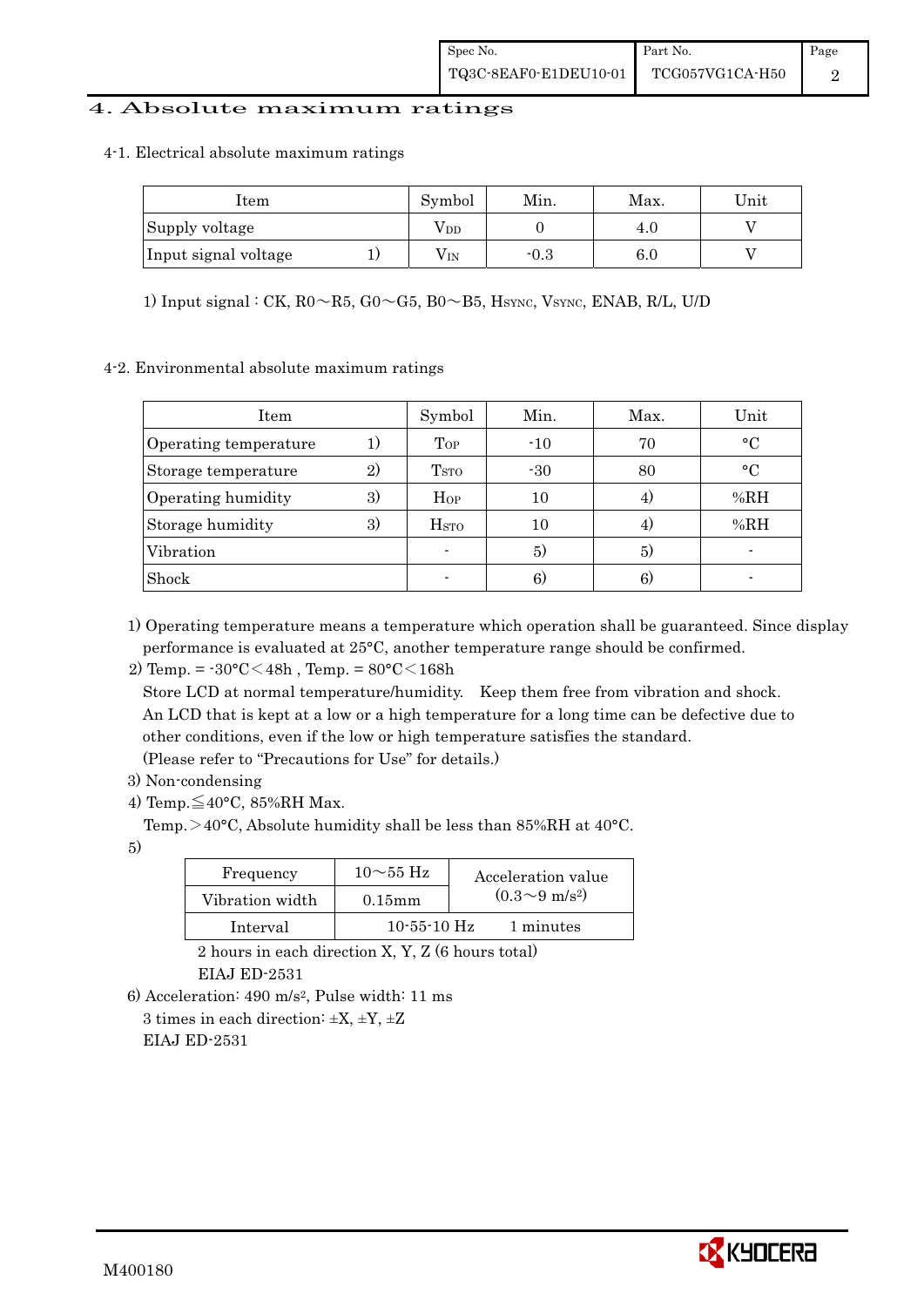| Spec No.              | Part No.        | Page |
|-----------------------|-----------------|------|
| TQ3C-8EAF0-E1DEU10-01 | TCG057VG1CA-H50 |      |

### 5. Electrical characteristics

|                                 |               |                          |                          |      | Temp. = $-10 \sim 70$ °C |                |
|---------------------------------|---------------|--------------------------|--------------------------|------|--------------------------|----------------|
| Item                            | Symbol        | Condition                | Min.                     | Typ. | Max.                     | Unit           |
| Supply voltage<br>1)            | $V_{DD}$      | $\overline{\phantom{a}}$ | 3.0                      | 3.3  | 3.6                      | $\overline{V}$ |
| Current consumption             | $_{\rm{LDD}}$ | 2)                       | $\overline{\phantom{a}}$ | 150  | 195                      | mA             |
| Permissive input ripple voltage | $\rm V_{RP}$  | $\overline{\phantom{a}}$ | $\overline{\phantom{0}}$ |      | 100                      | $mVp-p$        |
|                                 | $\rm V_{II}$  | "Low" level              | $\Omega$                 |      | $0.3V_{DD}$              | V              |
| 3)<br>Input signal voltage      | $\rm V_{IH}$  | "High" level             | 0.7V <sub>DD</sub>       |      | $\operatorname{V_{DD}}$  | V              |

1) V<sub>DD</sub>-turn-on conditions



#### 2) Display pattern:



3) Input signal : CK,  $Ro \sim R5$ ,  $Go \sim G5$ ,  $Bo \sim B5$ , Hsync, Vsync, ENAB, R/L, U/D

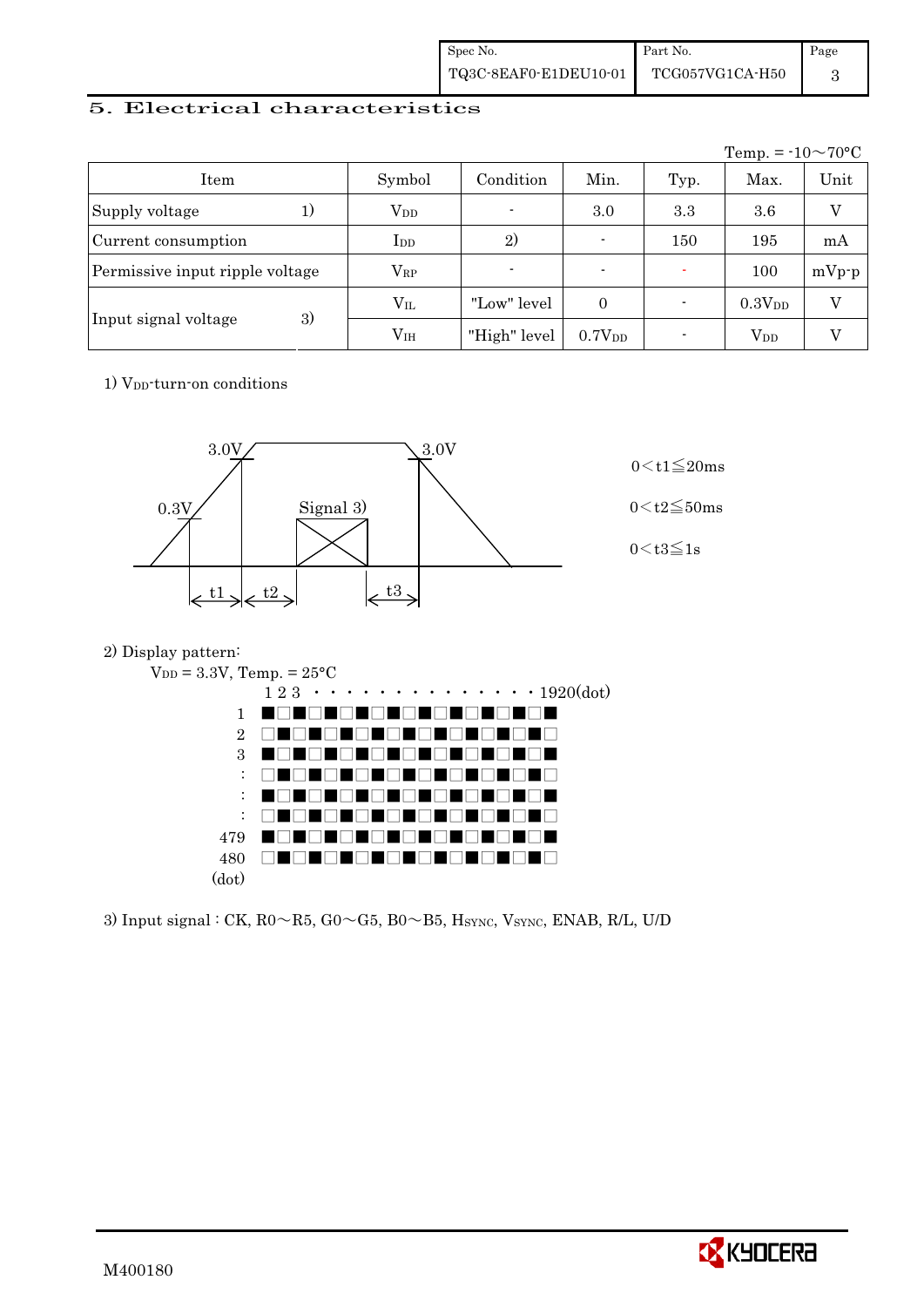| Spec No.              | Part No.        | Page |
|-----------------------|-----------------|------|
| TQ3C-8EAF0-E1DEU10-01 | TCG057VG1CA-H50 |      |

# 6. Optical characteristics

| Item                                  |       | Symbol         | Condition                   | Min.                     | Typ. | Max.                     | Unit                     |  |
|---------------------------------------|-------|----------------|-----------------------------|--------------------------|------|--------------------------|--------------------------|--|
|                                       | Rise  | $\tau_r$       | $\theta = \phi = 0^{\circ}$ | $\overline{\phantom{a}}$ | 10   | $\overline{\phantom{a}}$ | ms                       |  |
| Response time                         | Down  | $\tau$ d       | $\theta = \phi = 0^{\circ}$ | $\overline{a}$           | 25   |                          | ms                       |  |
|                                       |       | $\theta$ upper |                             |                          | 80   |                          |                          |  |
| Viewing angle range<br>View direction |       | $\theta$ lower | $CR \ge 5$                  |                          | 80   |                          | deg.                     |  |
| $: 12$ o'clock                        |       | $\phi$ LEFT    |                             |                          | 80   |                          |                          |  |
| (Gray inversion)                      |       | $\phi$ right   |                             | $\overline{\phantom{a}}$ | 80   | $\overline{\phantom{a}}$ | deg.                     |  |
| Contrast ratio                        |       | CR             | $\theta = \phi = 0^{\circ}$ | 300                      | 500  |                          | $\overline{\phantom{a}}$ |  |
| <b>Brightness</b>                     |       | L              | $IL = 5.0 mArms$            | 560                      | 800  |                          | cd/m <sup>2</sup>        |  |
|                                       | Red   | $\mathbf X$    | $\theta = \phi = 0^{\circ}$ | 0.57                     | 0.62 | 0.67                     |                          |  |
|                                       |       | у              |                             | 0.30                     | 0.35 | 0.40                     |                          |  |
|                                       |       | $\mathbf X$    | $\theta = \phi = 0^{\circ}$ | 0.26                     | 0.31 | 0.36                     |                          |  |
| Chromaticity<br>coordinates           | Green | У              |                             | 0.49                     | 0.54 | 0.59                     |                          |  |
|                                       |       | $\mathbf X$    | $\theta = \phi = 0^{\circ}$ | 0.10                     | 0.15 | 0.20                     |                          |  |
|                                       | Blue  | у              |                             | 0.06                     | 0.11 | 0.16                     |                          |  |
|                                       |       | $\mathbf X$    | $\theta = \phi = 0^{\circ}$ | 0.27                     | 0.32 | 0.37                     |                          |  |
|                                       | White | y              |                             | 0.28                     | 0.33 | 0.38                     |                          |  |

#### 6-1. Definition of contrast ratio

$$
CR(Contrast ratio) = \frac{Brightness with all pixels "White" }{Brightness with all pixels "Black" }
$$

### 6-2. Definition of response time



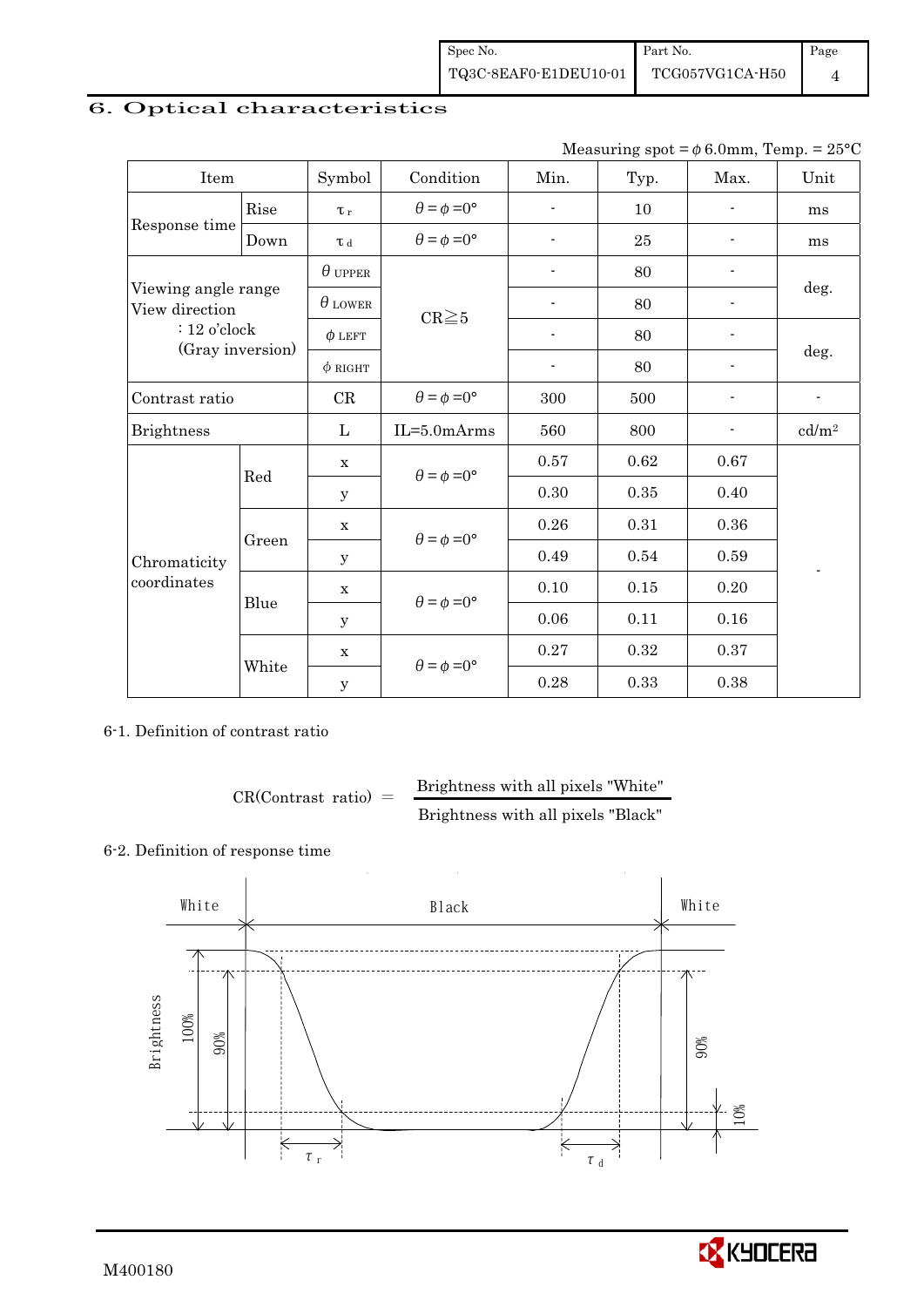

#### 6-4. Brightness measuring points



- 1) Rating is defined on the average in the viewing area. (measured point  $1\mathtt{\sim}5)$
- 2) Measured 30 minutes after the CFL is powered on. (Ambient temp. = 25°C)
- 3) The inverter should meet the CFL rating in the specification:

-Sine, symmetric waveform without spike in positive and negative.

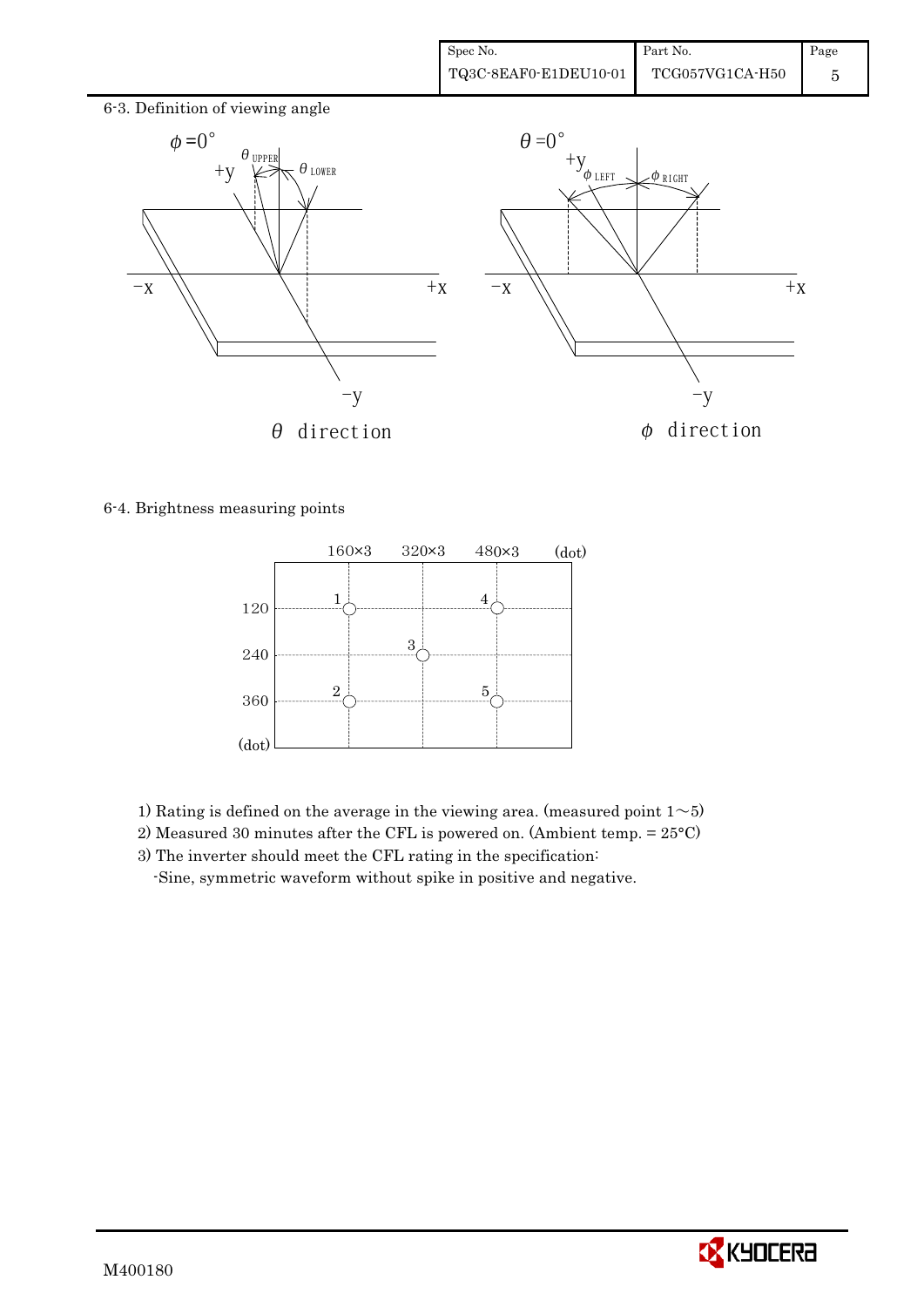| Spec No.              | Part No.        | Page |
|-----------------------|-----------------|------|
| TQ3C-8EAF0-E1DEU10-01 | TCG057VG1CA-H50 |      |

### 7. Interface signals

| ×<br>٧ |  |
|--------|--|
|        |  |

| No.              | Symbol                   | Description                                                 | I/O                      | Note |
|------------------|--------------------------|-------------------------------------------------------------|--------------------------|------|
| 1                | <b>GND</b>               | <b>GND</b>                                                  |                          |      |
| $\overline{2}$   | CK                       | Clock signal for sampling each data signal                  | $\bf I$                  |      |
| $\overline{3}$   | <b>H</b> <sub>SYNC</sub> | Horizontal synchronous signal (negative)                    | $\mathbf I$              |      |
| $\overline{4}$   | <b>V</b> <sub>SYNC</sub> | Vertical synchronous signal (negative)                      | $\mathbf I$              |      |
| $\bf 5$          | <b>GND</b>               | <b>GND</b>                                                  | $\mathcal{L}$            |      |
| $6\phantom{1}6$  | R <sub>0</sub>           | RED data signal (LSB)                                       | $\mathbf I$              |      |
| $\overline{7}$   | R1                       | RED data signal                                             | $\mathbf I$              |      |
| 8                | R2                       | RED data signal                                             | I                        |      |
| $\boldsymbol{9}$ | R3                       | RED data signal                                             | $\mathbf I$              |      |
| 10               | R <sub>4</sub>           | RED data signal                                             | I                        |      |
| 11               | R5                       | RED data signal (MSB)                                       | I                        |      |
| 12               | <b>GND</b>               | <b>GND</b>                                                  | $\overline{\phantom{a}}$ |      |
| 13               | G <sub>0</sub>           | GREEN data signal (LSB)                                     | $\bf I$                  |      |
| 14               | G <sub>1</sub>           | GREEN data signal                                           | $\mathbf I$              |      |
| 15               | G <sub>2</sub>           | GREEN data signal                                           | I                        |      |
| 16               | G <sub>3</sub>           | GREEN data signal                                           | $\mathbf I$              |      |
| 17               | G <sub>4</sub>           | GREEN data signal                                           | T                        |      |
| 18               | G5                       | GREEN data signal (MSB)                                     | I                        |      |
| 19               | <b>GND</b>               | <b>GND</b>                                                  |                          |      |
| 20               | B <sub>0</sub>           | BLUE data signal (LSB)                                      | $\bf I$                  |      |
| 21               | B1                       | <b>BLUE</b> data signal                                     | $\bf I$                  |      |
| 22               | B2                       | BLUE data signal                                            | $\mathbf I$              |      |
| 23               | B <sub>3</sub>           | BLUE data signal                                            | $\mathbf I$              |      |
| 24               | B <sub>4</sub>           | BLUE data signal                                            | $\mathbf I$              |      |
| 25               | B5                       | BLUE data signal (MSB)                                      | I                        |      |
| 26               | <b>GND</b>               | <b>GND</b>                                                  | $\blacksquare$           |      |
| 27               | <b>ENAB</b>              | Signal to settle the horizontal display position (positive) | $\bf I$                  | 1)   |
| 28               | <b>V</b> <sub>DD</sub>   | 3.3V power supply                                           | $\overline{\phantom{a}}$ |      |
| 29               | $V_{DD}$                 | 3.3V power supply                                           |                          |      |
| 30               | R/L                      | Horizontal display mode select signal                       | $\mathbf{I}$             | 2)   |
|                  |                          | L: Normal, H: Left / Right reverse mode                     |                          |      |
| 31               | U/D                      | Vertical display mode select signal                         | T                        | 2)   |
|                  |                          | H: Normal, L: Up / Down reverse mode                        |                          |      |
| 32               | NC                       | No connect                                                  | I                        |      |
| 33               | <b>GND</b>               | <b>GND</b>                                                  | $\blacksquare$           |      |

 ${\rm LCD~connector}~~:~~{\rm IMSA\text{-}9632S\text{-}33Z02\text{-}GF1}~~({\rm IRISO})$ Recommended matching FFC or FPC : 0.5mm pitch

- 
- 

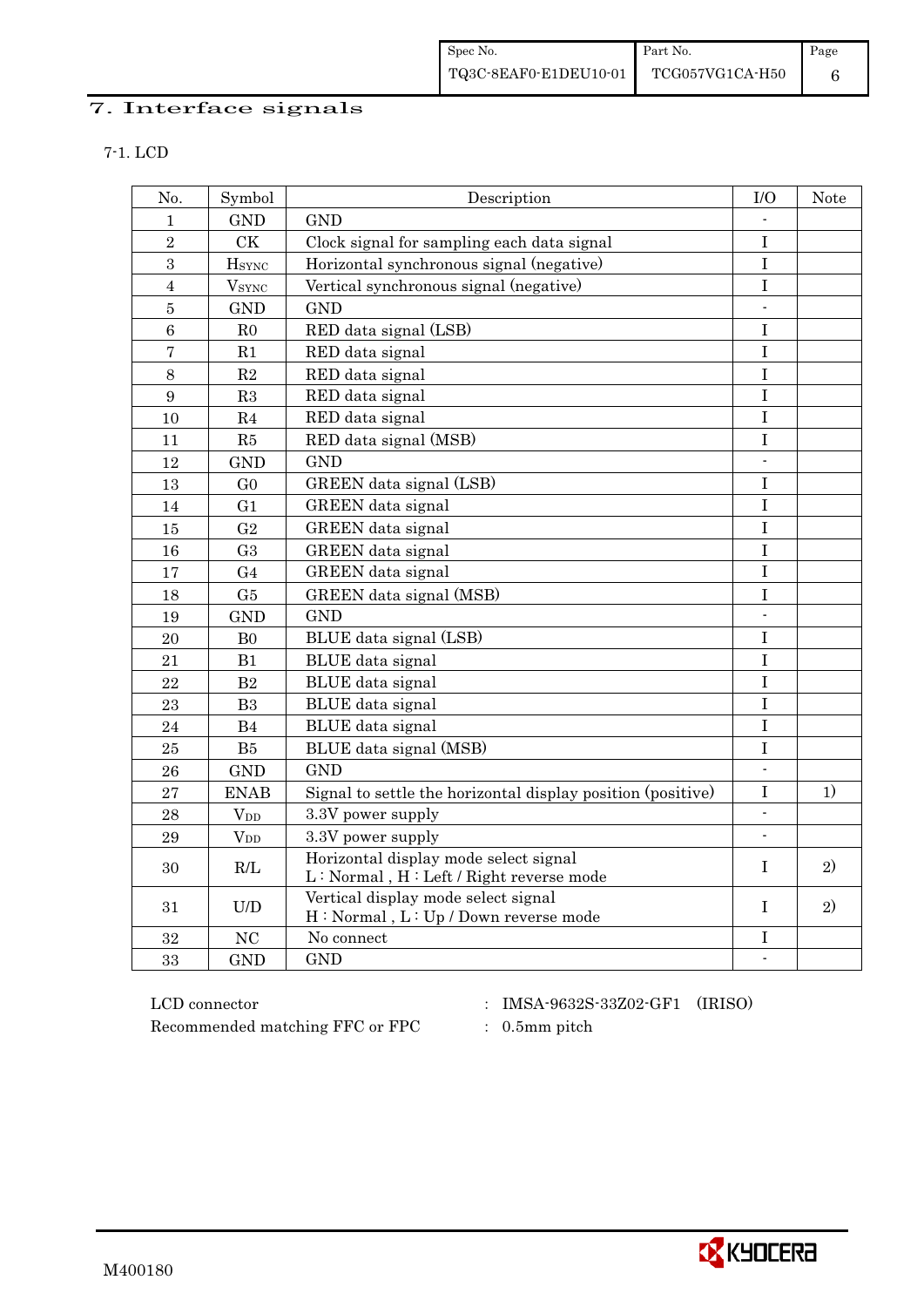| Spec No.              | Part No.        | Page |
|-----------------------|-----------------|------|
| TQ3C-8EAF0-E1DEU10-01 | TCG057VG1CA-H50 |      |

 1) The horizontal display start timing is settled in accordance with a rising timing of ENAB signal. In case ENAB is fixed "Low", the horizontal start timing is determined.

Don't keep ENAB "High" during operation.

2)



7-2. CFL

| No.            | Symbol | Description                       |
|----------------|--------|-----------------------------------|
|                | Hot    | Inverter output high voltage side |
| $\overline{2}$ | NC.    | No connect                        |
| 3              | Cold   | Inverter output low voltage side  |

| LCD side connector             | $\therefore$ BHR-03VS-1                                                                 | (JST) |
|--------------------------------|-----------------------------------------------------------------------------------------|-------|
| Recommended matching connector |                                                                                         |       |
|                                | $: SM02(8.0)B-BHS-1$<br>: $SMO2(8.0)B-BHS-1-TB(LF)(SN)$ (JST) $\cdots$ (RoHS Compliant) | (JST) |

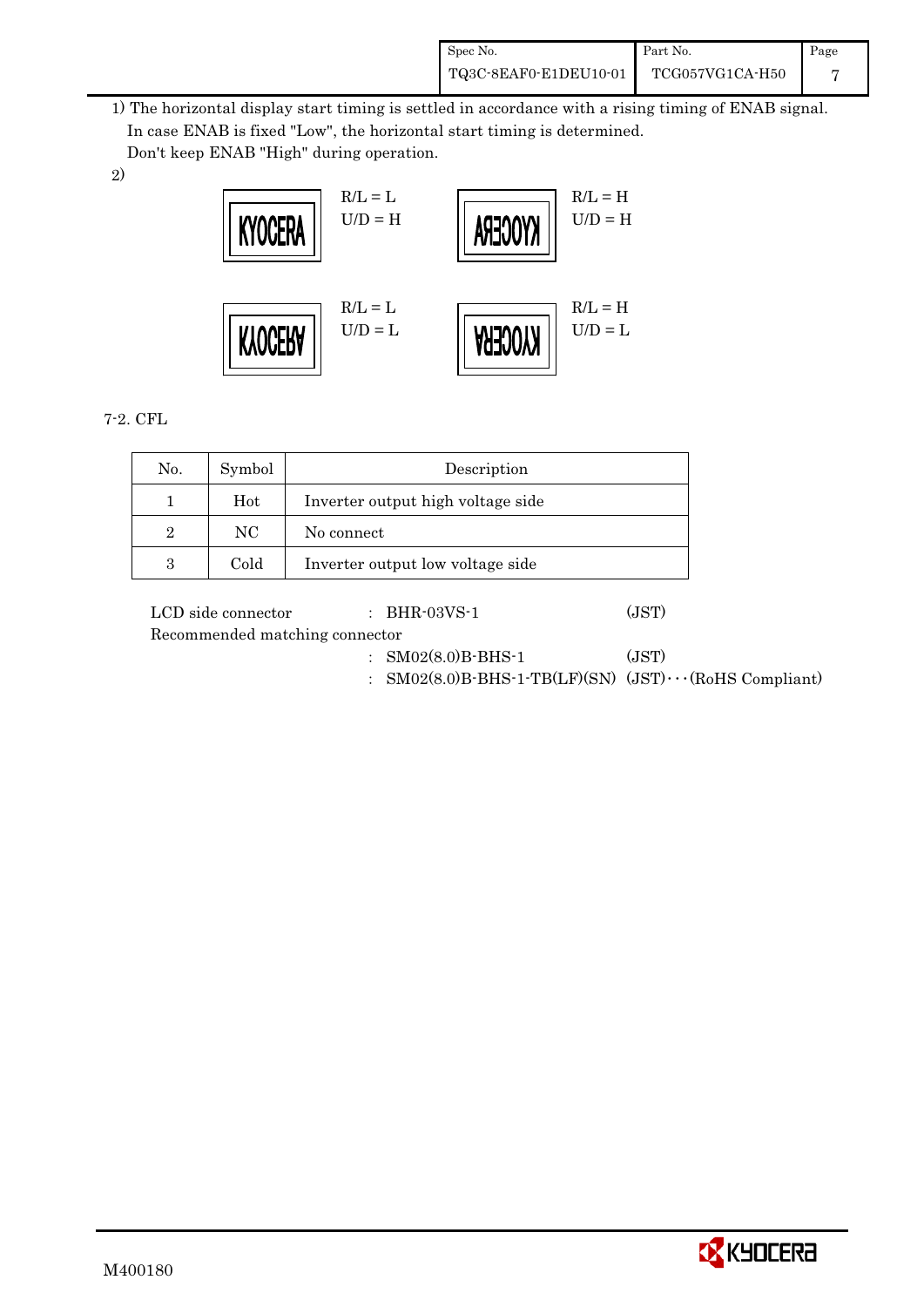#### 8. Input timing characteristics

# Item Symbol Min Typ Max Unit Note Frequency 1/Tc 22.66 25.18 27.69 MHz Clock Duty ratio  $Tch/Tc$  40 50 60 % Set up time Tds 5 ) ) ns Data Hold time  $\left| \begin{array}{ccc} \text{Tdh} & \text{10} \\ \text{10} & \text{--} \\ \end{array} \right|$  ns  $30.0$   $31.8$   $\mu s$ Cycle TH Horizontal sync. Cycle TH 770 800 850 clock signal Pulse width  $THp \mid 2 \mid 96 \mid 200 \mid clock$ Cycle TV 515 525 560 line Vertical sync. signal Pulse width TVp 2 ) 34 line Horizontal display period THd 640 640 clock Hsync,-Clock phase difference  $\vert$  THc  $\vert$  10  $\vert$  - Tc-10  $\vert$  ns Hsync-Vsync. phase difference  $\vert$  TVh  $\vert$  2Tc  $\vert$  - TH-THp  $\vert$  ns Vertical sync. signal start position TVs 34 line Vertical display period  $\overline{V}$  TVd  $\overline{480}$  line

#### 8-1. Timing characteristics

1) In case of lower frequency, the deterioration of the display quality, flicker etc., may occur.

#### 8-2. Horizontal display position

|                                                    | Symbol      | Min            | Typ | Max                           | Unit    | <b>Note</b> |  |
|----------------------------------------------------|-------------|----------------|-----|-------------------------------|---------|-------------|--|
|                                                    | Set up time | $\mathrm{Tes}$ | Ð   | $\overbrace{\phantom{13333}}$ | $Tc-10$ | ns          |  |
| Enable signal                                      | Pulse width | Tep            | 2   | 640                           | TH-10   | clock       |  |
| H <sub>SYNC</sub> – Enable signal phase difference |             | The            | 44  |                               | 104     | clock       |  |

1) When ENAB is fixed at "Low", the display starts from the data of C104(clock) as shown in 8-5.

2) The horizontal display position is determined by ENAB signal.

#### 8-3. Vertical display position

- 1) The vertical display position (TVs) is 34th line.
- 2) ENAB signal is independent of vertical display position.

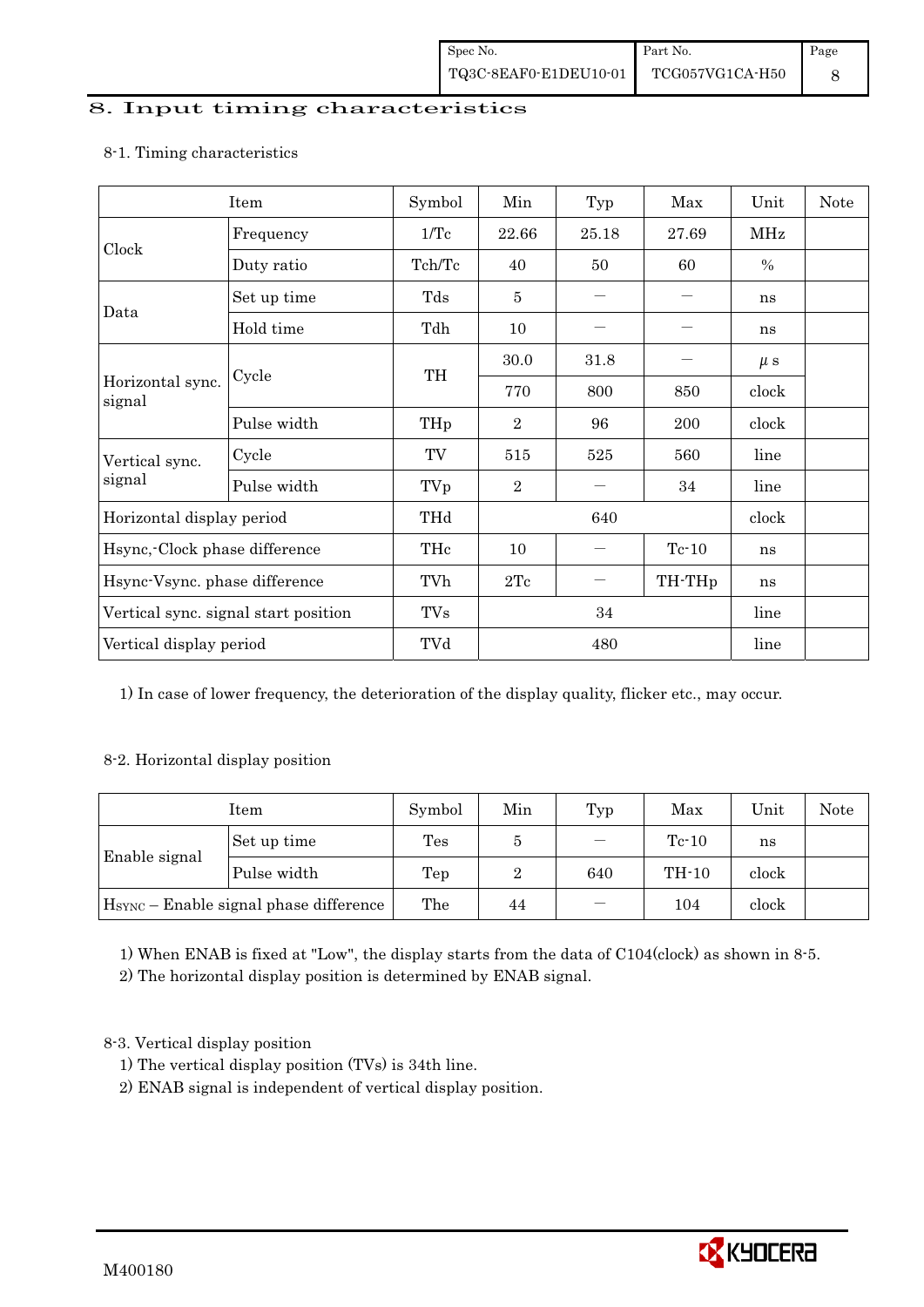8-4. Input Data Signals and Display position on the screen



8-5. Input timing characteristics



1) When ENAB is fixed at "Low", the display starts from the data of C104(Clock). 2) The vertical display position(TVs) is fixed at 34th line.

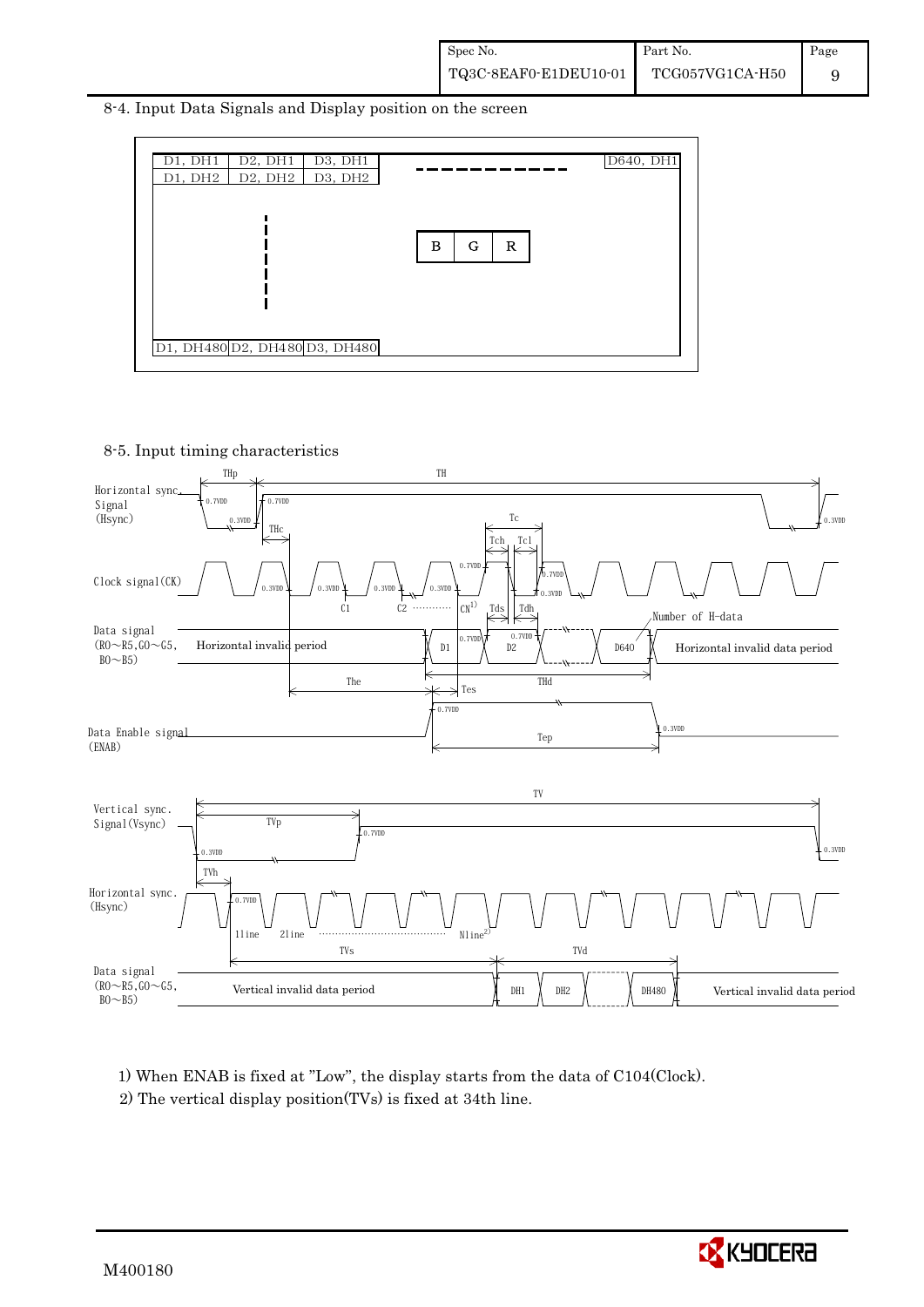| Spec No.              | Part No.        | Page |
|-----------------------|-----------------|------|
| TQ3C-8EAF0-E1DEU10-01 | TCG057VG1CA-H50 |      |

#### 9. Backlight characteristics

| CFL ratings                   | Temp.= $25^{\circ}$ C |            |                          |        |       |             |                          |  |  |
|-------------------------------|-----------------------|------------|--------------------------|--------|-------|-------------|--------------------------|--|--|
| Item                          |                       | Symbol     | Min.                     | Typ.   | Max.  | Unit        | <b>Note</b>              |  |  |
| Starting discharge<br>voltage | 1)                    | <b>VS</b>  | $\overline{\phantom{0}}$ |        | 1,660 | Vrms        | $-10\degree C$           |  |  |
|                               |                       |            | $\overline{\phantom{0}}$ |        | 1,035 | Vrms        | $25^{\circ}$ C           |  |  |
| Discharge tube current 2)     |                       | Ш          | 3.0                      | 5.0    | 6.0   | mArms       | $\overline{\phantom{a}}$ |  |  |
| Discharge tube voltage        |                       | VL         |                          | 655    |       | Vrms        | $IL = 5.0 mArms$         |  |  |
| Operating life time           | 3)                    | T          | 50,000                   | 75,000 |       | $\mathbf h$ | $IL = 5.0 mArms$         |  |  |
| Operating frequency           |                       | $_{\rm F}$ | 30                       |        | 100   | kHz         | ٠                        |  |  |

1) The non-load output voltage (VS) of the inverter should be at least 1.3 times the maximum VS at low temperatures to provide enough margins to assure that the CFL will start, because actual VS may increase due to leakage current from the CFL cables. (Reference value: 2,160 Vrms Min.)

2) We recommend that you should set the discharging tube current lower than the typical value to prevent the accumulated heat of the CFL tube from deteriorating the performance of the LCD.

3) Defined as when the luminance or quantity of light has decreased to 50% of the initial value. The average life of a CFL will decrease when the LCD is operating at lower temperatures.

4) The driving frequency of the CFL may interfere with the horizontal synchronous signal, leaving interference stripes on the display. So please evaluate LCD beforehand. To avoid interference stripes, we recommend to separate as far as possible the CFL frequency from the horizontal synchronous signal and its high harmonic frequency.

- 5) There may be cases where interface noise on LCD PCB, generated by high-voltage products such as inverters, may leave stripes on the display. Please be careful when designing a mold to take into consideration that the inverter shall be located as far as possible from PCB. Shield protection may be effective.
- 6) Prolonged storage in darkness and/or at low temperature may slow the ignition and rise to full brightness of the CFL. Please use an inverter designed to provide sufficient starting voltage formore than 1 second. Also a decreased starting discharge voltage or shortened ignition time may not turn on the CFL lamp.

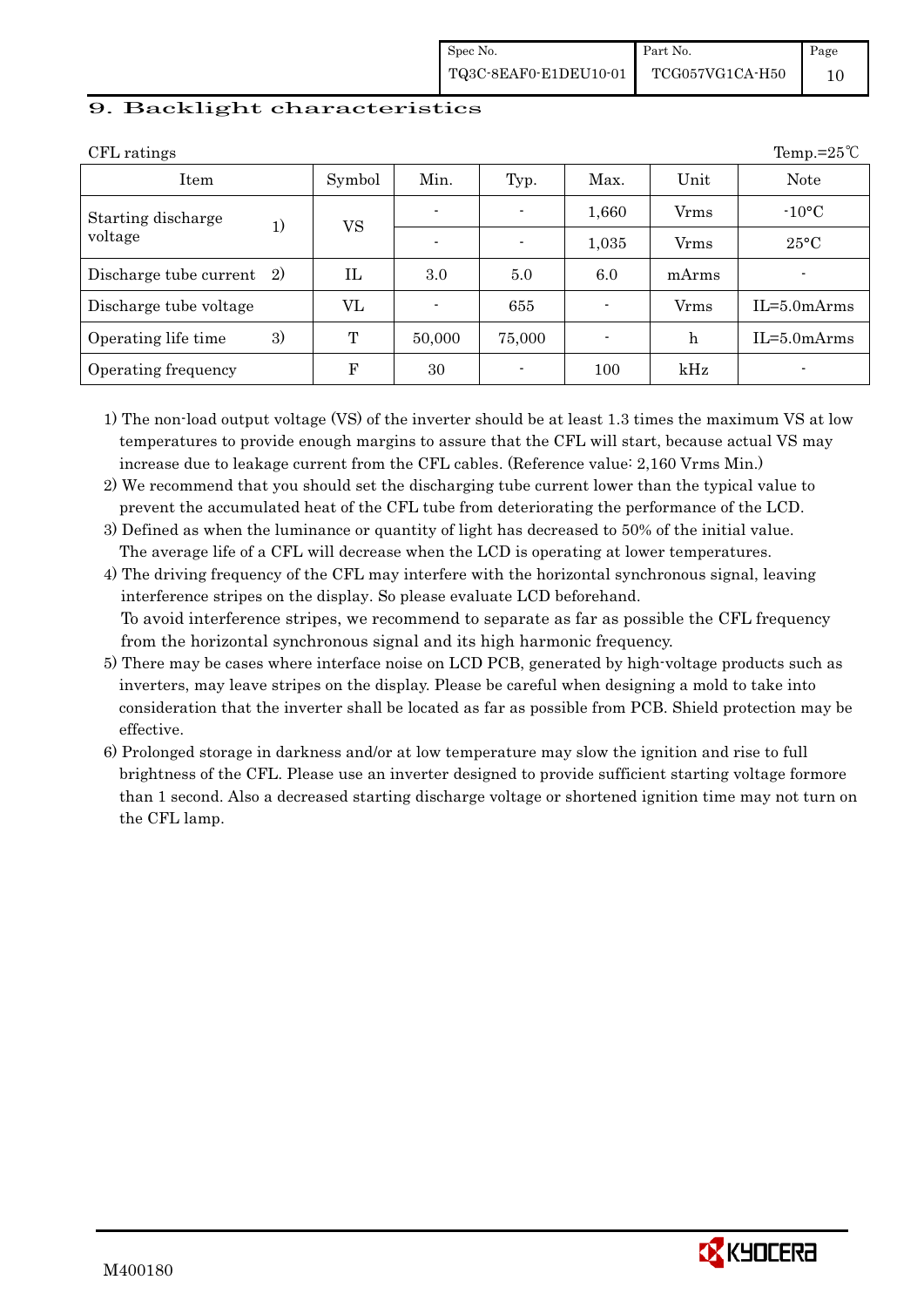| Spec No.              | Part No.        | Page |
|-----------------------|-----------------|------|
| TQ3C-8EAF0-E1DEU10-01 | TCG057VG1CA-H50 |      |

#### 10. Lot number identification

The lot number shall be indicated on the back of the backlight case of each LCD.

 $TCG057VG1CA-H50 - \Box\Box - \underline{\Box\Box} - \Box$  MADE IN  $\Box\Box\Box\Box$  $\downarrow \downarrow \quad \downarrow \qquad \qquad \downarrow$  $1 2 3 4 5$ 

- No1. No5. above indicate
	- 1. Year code
		- 2. Month code
		- 3. Date
		- 4. Version Number
	- 5. Country of origin (Japan or China)

| Year       | 2009 | 2010 | 2011 | 2012 | 2013 | 2014 |
|------------|------|------|------|------|------|------|
| $\rm Code$ | ັ    |      |      |      |      |      |

| Month      | Jan. | Feb. | Mar. | Apr. | May | Jun. |
|------------|------|------|------|------|-----|------|
| $\rm Code$ |      |      |      |      |     |      |

| Month | Jul. | Aug. | Sep. | $_{\rm Oct.}$ | Nov. | Dec. |
|-------|------|------|------|---------------|------|------|
| Code  |      |      | ◡    | ∡⊾            |      |      |

#### 11. Warranty

#### 11-1. Incoming inspection

Please inspect the LCD within one month after your receipt.

#### 11-2. Production warranty

 Kyocera warrants its LCD's for a period of 12 months from the ship date. Kyocera shall, by mutual agreement, replace or re-work defective LCD's that are shown to be Kyocera's responsibility.

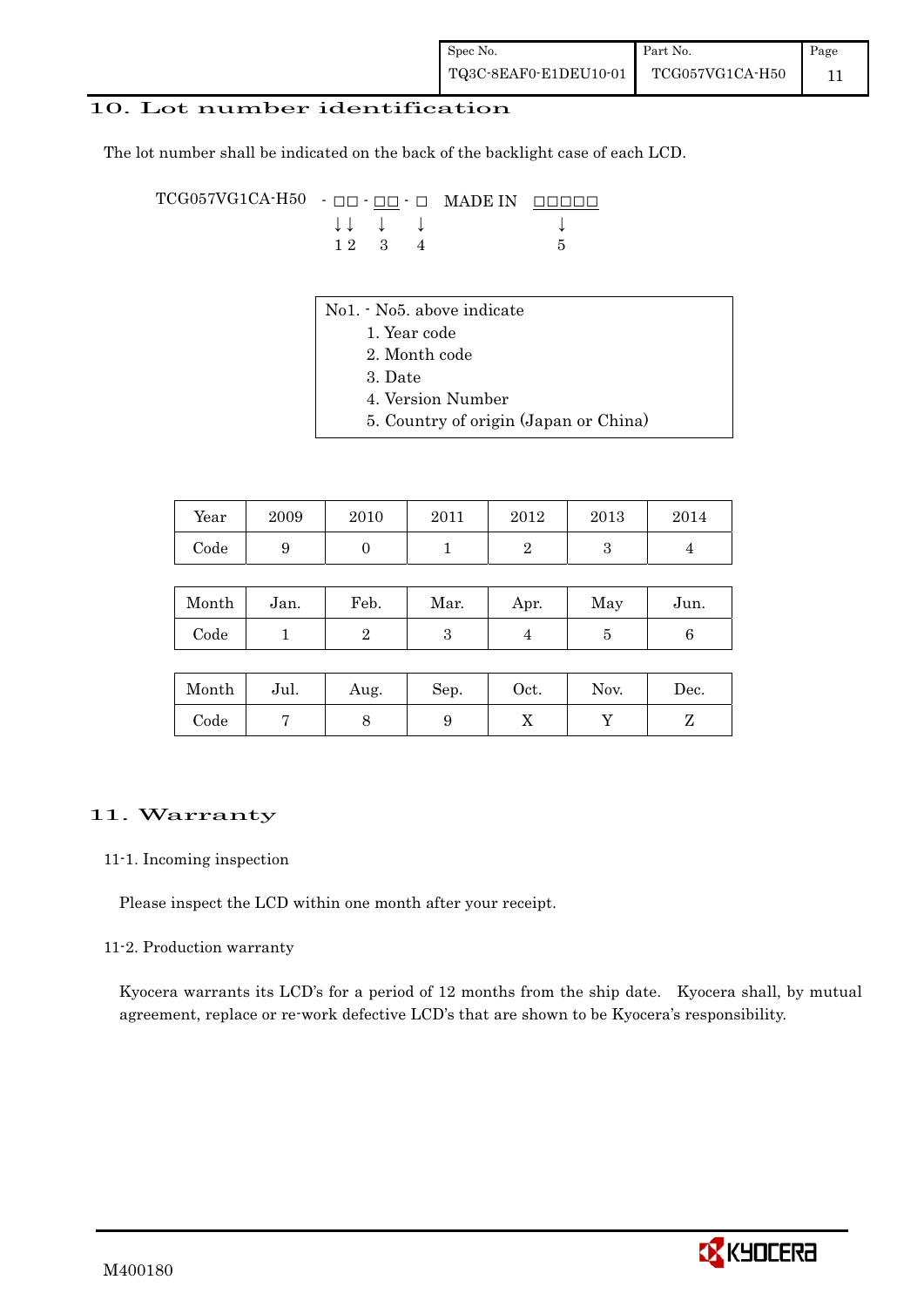#### 12. Precautions for use

- 12-1. Installation of the LCD
- 1) The LCD has a grounding hole. Please ground the LCD to prevent noise and to stabilize its performance as circumstances demand.



- 2) A transparent protection plate shall be added to protect the LCD and its polarizer.
- 3) The LCD shall be installed so that there is no pressure on the LSI chips.
- 4) The LCD shall be installed flat, without twisting or bending.
- 5) Please refer to the following our recommendable value of Clamp-down torque when installing.

Clamp-down torque :  $0.32\pm0.03$ N·m Please set up 'SPEED-LOW', 'SOFT START-SLOW' when using electric driver.

Recommendable screw JIS tapping screw two types nominal dia.3.0mm installing boss hole

- depth 3.5±0.5mm<br>Please be careful not to use high torque which may damage LCD in installation.
- 6) A transparent protection sheet is attached to the polarizer. Please remove the protection film slowly before use, paying attention to static electricity.

12-2. Static electricity

- 1) Since CMOS ICs are mounted directly onto the LCD glass, protection from static electricity is required.
- 2) Workers should use body grounding. Operator should wear ground straps.

12-3. LCD operation

1) The LCD shall be operated within the limits specified. Operation at values outside of these limits may shorten life, and/or harm display images.

12-4. Storage

1) The LCD shall be stored within the temperature and humidity limits specified.

Store in a dark area, and protect the LCD from direct sunlight or fluorescent light.

2) Always store the LCD so that it is free from external pressure onto it.

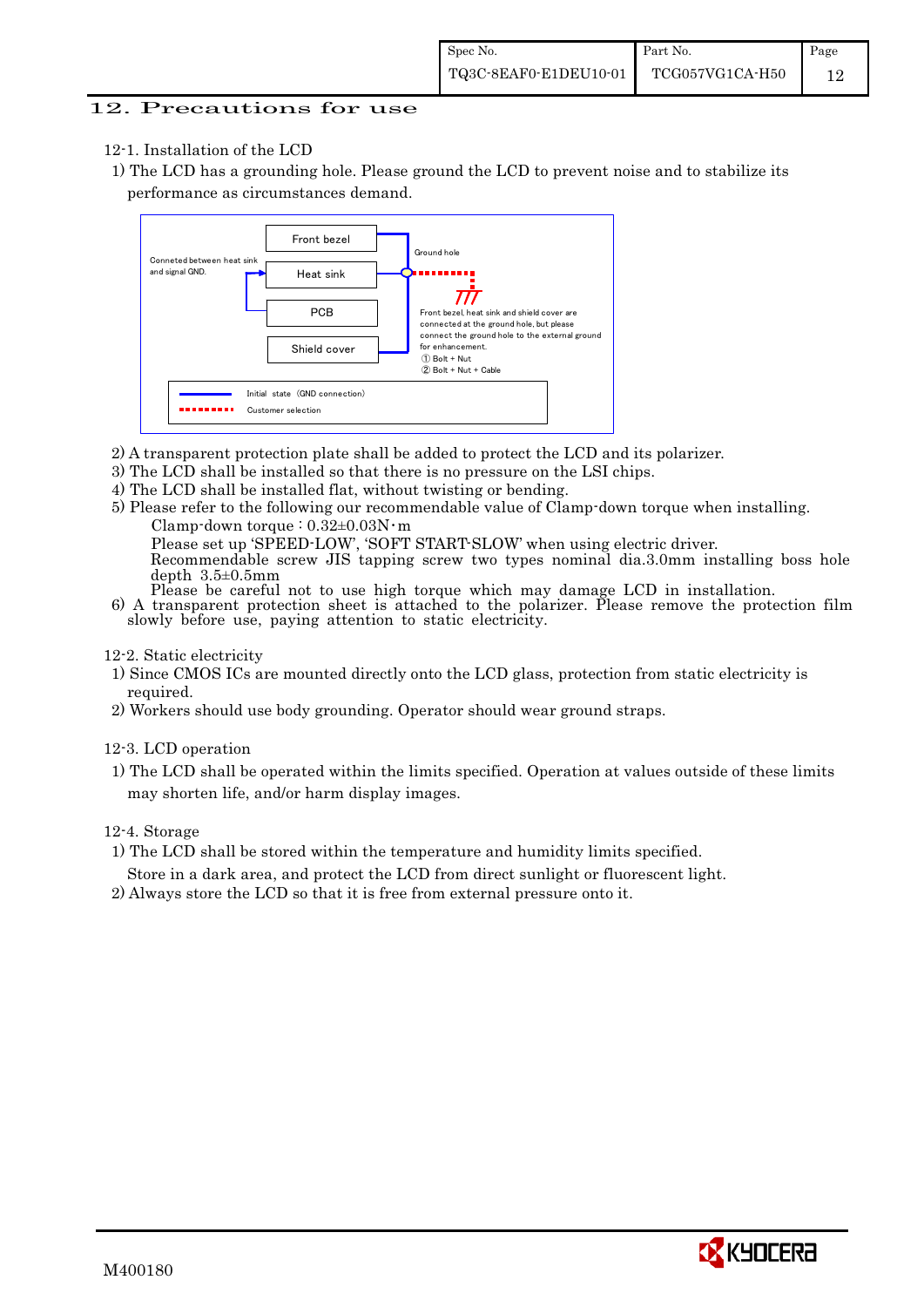#### 12-5. Usage

- 1) DO NOT store in a high humidity environment for extended periods. Polarizer degradation bubbles, and/or peeling off of the polarizer may result.
- 2) The front polarizer is easily scratched or damaged. Prevent touching it with any hard material, and from being pushed or rubbed.
- 3) The LCD screen may be cleaned by wiping the screen surface with a soft cloth or cotton pad using a little Ethanol.
- 4) Water may cause damage or discoloration of the polarizer. Clean condensation or moisture from any source immediately.
- 5) Always keep the LCD free from condensation during testing. Condensation may permanently spot or stain the polarizer.
- 6) Do not pull the CFL lead wires and do not bend the root of the wires. Housing should be designed to protect CFL lead wires from external stress.
- 7) Do not disassemble LCD because it will result in damage.
- 8) This Kyocera LCD has been specifically designed for use in general electronic devices, but not for use in a special environment such as usage in an active gas. Hence, when the LCD is supposed to be used in a special environment, evaluate the LCD thoroughly beforehand and do not expose the LCD to chemicals such as an active gas.
- 9) Please do not use solid-base image pattern for long hours because a temporary afterimage may appear. We recommend using screen saver etc. in cases where a solid-base image pattern must be used.
- 10)Liquid crystal may leak when the LCD is broken. Be careful not to let the fluid go into your eyes and mouth. In the case the fluid touches your body; rinse it off right away with water and soap.

| Test item                            | Test condition                                                                                       | Test time                                                          |                                                            | Judgement                                                                  |
|--------------------------------------|------------------------------------------------------------------------------------------------------|--------------------------------------------------------------------|------------------------------------------------------------|----------------------------------------------------------------------------|
| High temp.<br>atmosphere             | $80^{\circ}$ C                                                                                       | Display function<br>Display quality<br>240h<br>Current consumption |                                                            | $\therefore$ No defect<br>$\therefore$ No defect<br>$\therefore$ No defect |
| Low temp.<br>atmosphere              | $-30^{\circ}$ C                                                                                      | 240h                                                               | Display function<br>Display quality<br>Current consumption | $\therefore$ No defect<br>$\therefore$ No defect<br>$\therefore$ No defect |
| High temp.<br>humidity<br>atmosphere | $40^{\circ}$ C 90% RH                                                                                | 240h                                                               | Display function<br>Display quality<br>Current consumption | : No defect<br>$\therefore$ No defect<br>$\therefore$ No defect            |
| Temp. cycle                          | $-30\degree C$<br>0.5 <sub>h</sub><br>R.T.<br>0.5 <sub>h</sub><br>$80^{\circ}$ C<br>0.5 <sub>h</sub> | 10cycles                                                           | Display function<br>Display quality<br>Current consumption | $\therefore$ No defect<br>$\therefore$ No defect<br>$\therefore$ No defect |
| High temp.<br>operation              | $70^{\circ}$ C                                                                                       | 500 <sub>h</sub>                                                   | Display function<br>Display quality<br>Current consumption | : No defect<br>$\therefore$ No defect<br>: No defect                       |

### 13. Reliability test data

1) Each test item uses a test LCD only once. The tested LCD is not used in any other tests.

2) The LCD is tested in circumstances in which there is no condensation.

3) The reliability test is not an out-going inspection.

4) The result of the reliability test is for your reference purpose only.

The reliability test is conducted only to examine the LCD's capability.

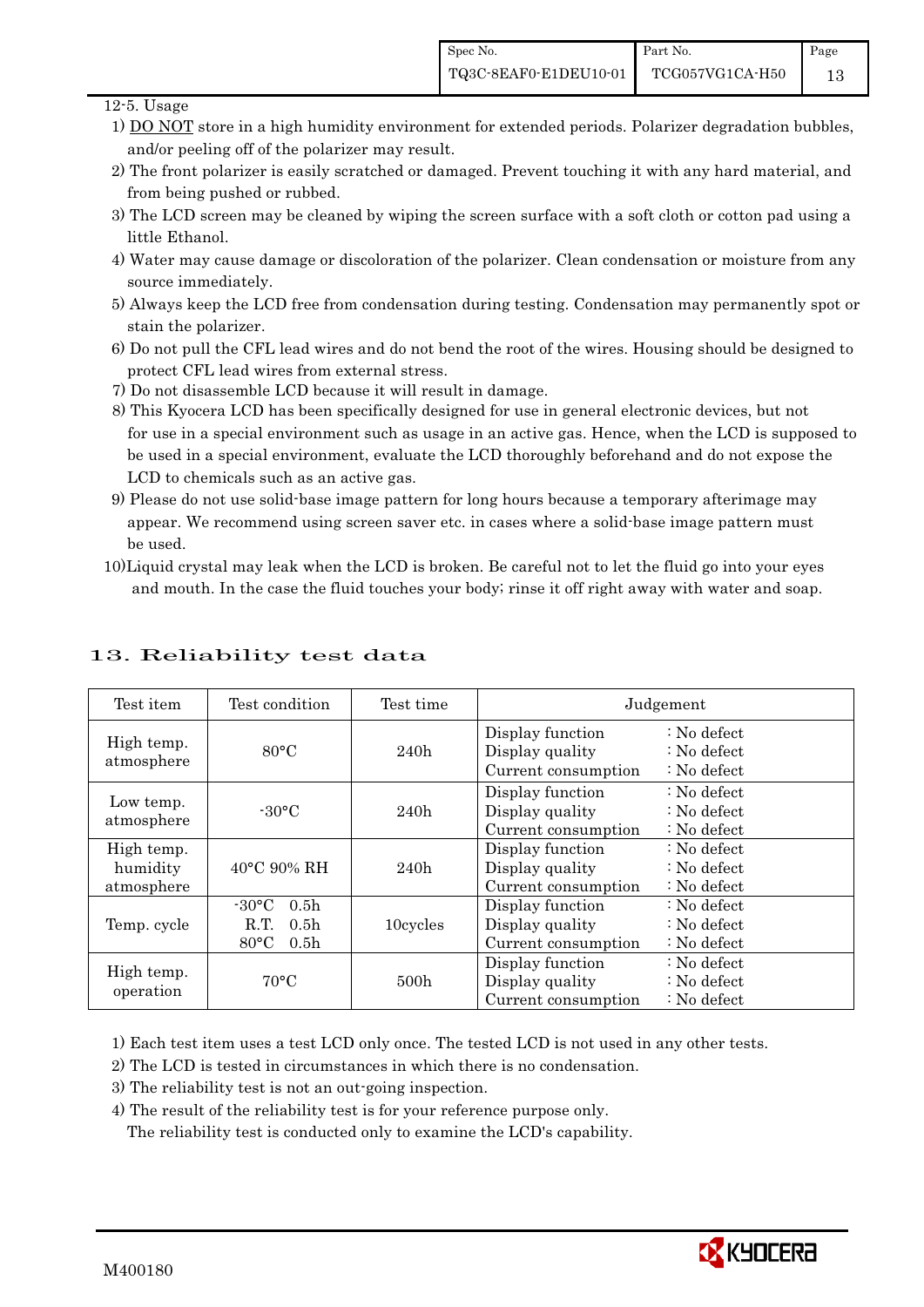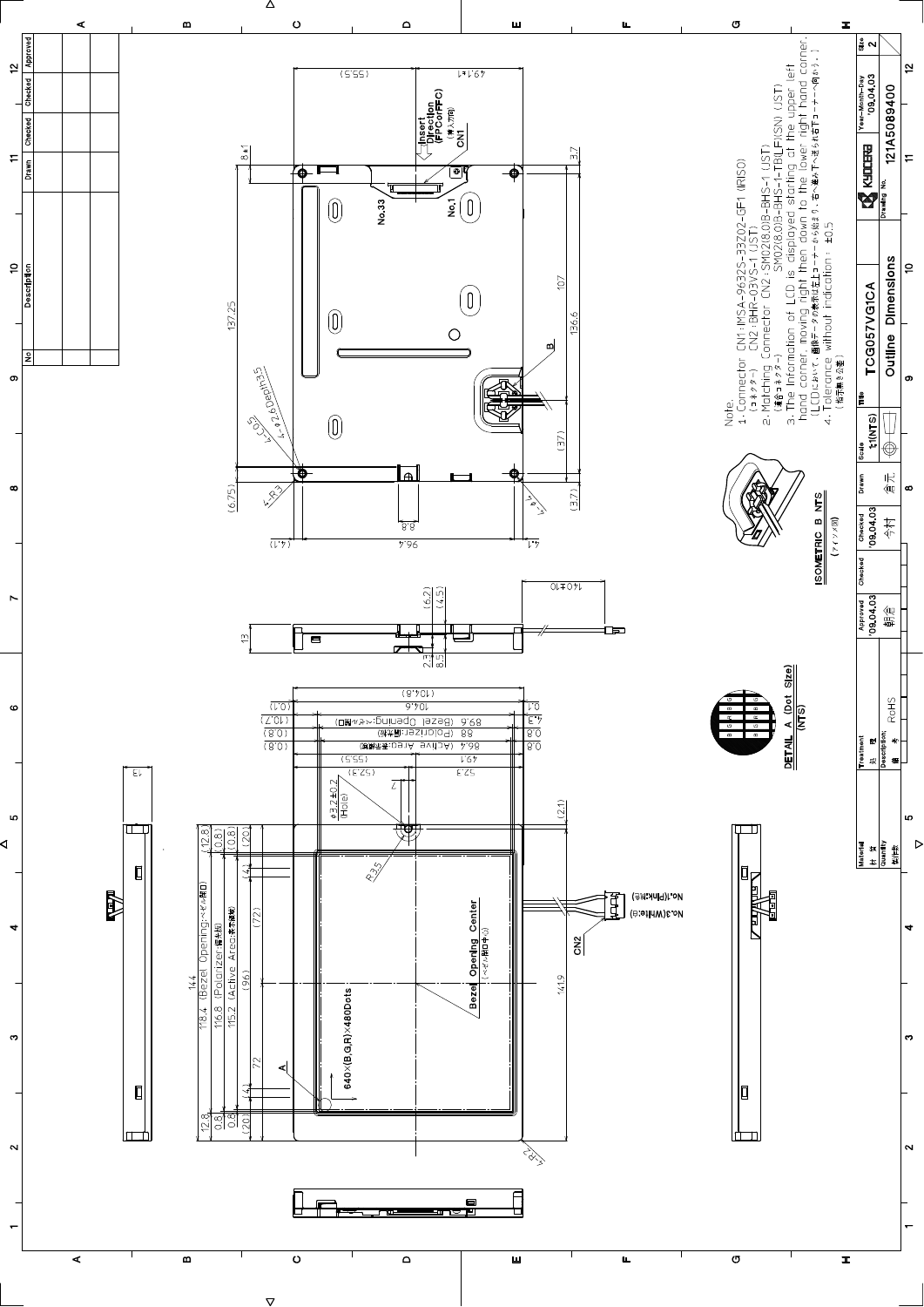| Spec No. | TQ3C-8EAF0-E2DEU10-00 |
|----------|-----------------------|
| Date.    | April 22, 2009        |

# KYOCERA INSPECTION STANDARD

### TYPE : TCG057VG1CA-H50

### KYOCERA CORPORATION KAGOSHIMA HAYATO PLANT LCD DIVISION

| Original       | Designed by: Engineering dept. |               | Confirmed by $:QA$ dept. |         |           |
|----------------|--------------------------------|---------------|--------------------------|---------|-----------|
| Issue Date     | Prepared                       | $\rm Checked$ | Approved                 | Checked | Approved  |
| April 22, 2009 |                                | O. Ajisaka    | H.Tokum(r) J.Sakaguchi   |         | ful<br>ŹО |

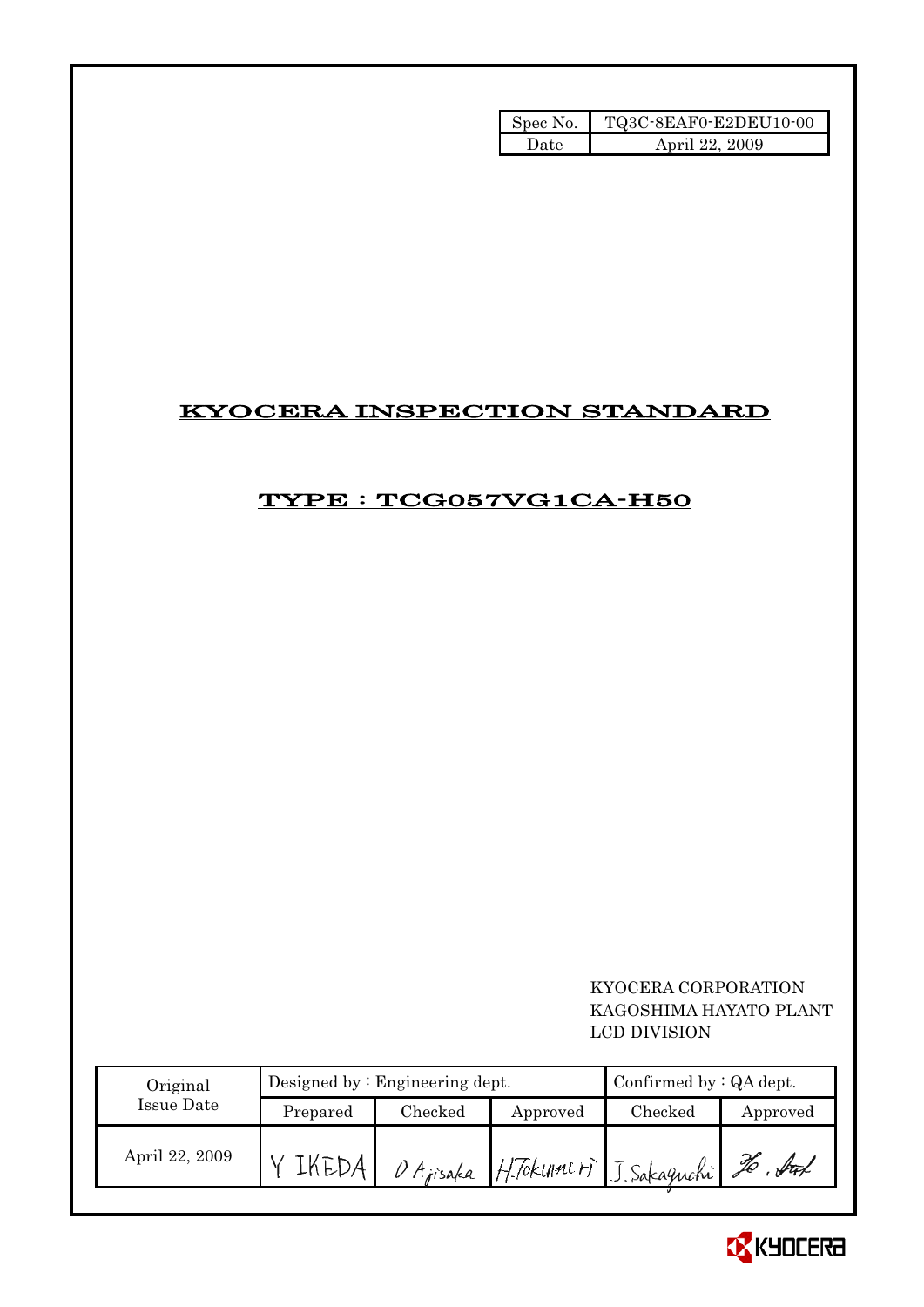| Spec No.              | Part No.        | Page |
|-----------------------|-----------------|------|
| TQ3C-8EAF0-E2DEU10-00 | TCG057VG1CA-H50 |      |

|         |             |          | Revision record                 |                                      |                          |                        |
|---------|-------------|----------|---------------------------------|--------------------------------------|--------------------------|------------------------|
|         |             |          | Designed by : Engineering dept. |                                      | Confirmed by $:QA$ dept. |                        |
|         | $\rm{Date}$ | Prepared | $\rm Checked$                   | ${\Large\bf Approved}$               | ${\it Checked}$          | ${\Large\bf Approved}$ |
|         |             |          |                                 |                                      |                          |                        |
|         |             |          |                                 |                                      |                          |                        |
| Rev.No. | $\rm{Date}$ | Page     |                                 | $\label{eq:2} \textbf{Descriptions}$ |                          |                        |
|         |             |          |                                 |                                      |                          |                        |
|         |             |          |                                 |                                      |                          |                        |
|         |             |          |                                 |                                      |                          |                        |
|         |             |          |                                 |                                      |                          |                        |
|         |             |          |                                 |                                      |                          |                        |
|         |             |          |                                 |                                      |                          |                        |
|         |             |          |                                 |                                      |                          |                        |
|         |             |          |                                 |                                      |                          |                        |
|         |             |          |                                 |                                      |                          |                        |
|         |             |          |                                 |                                      |                          |                        |
|         |             |          |                                 |                                      |                          |                        |
|         |             |          |                                 |                                      |                          |                        |
|         |             |          |                                 |                                      |                          |                        |
|         |             |          |                                 |                                      |                          |                        |
|         |             |          |                                 |                                      |                          |                        |
|         |             |          |                                 |                                      |                          |                        |
|         |             |          |                                 |                                      |                          |                        |
|         |             |          |                                 |                                      |                          |                        |
|         |             |          |                                 |                                      |                          |                        |
|         |             |          |                                 |                                      |                          |                        |
|         |             |          |                                 |                                      |                          |                        |
|         |             |          |                                 |                                      |                          |                        |
|         |             |          |                                 |                                      |                          |                        |
|         |             |          |                                 |                                      |                          |                        |
|         |             |          |                                 |                                      |                          |                        |
|         |             |          |                                 |                                      |                          |                        |
|         |             |          |                                 |                                      |                          |                        |
|         |             |          |                                 |                                      |                          |                        |
|         |             |          |                                 |                                      |                          |                        |
|         |             |          |                                 |                                      |                          |                        |
|         |             |          |                                 |                                      |                          |                        |
|         |             |          |                                 |                                      |                          |                        |
|         |             |          |                                 |                                      |                          |                        |
|         |             |          |                                 |                                      |                          |                        |
|         |             |          |                                 |                                      |                          |                        |

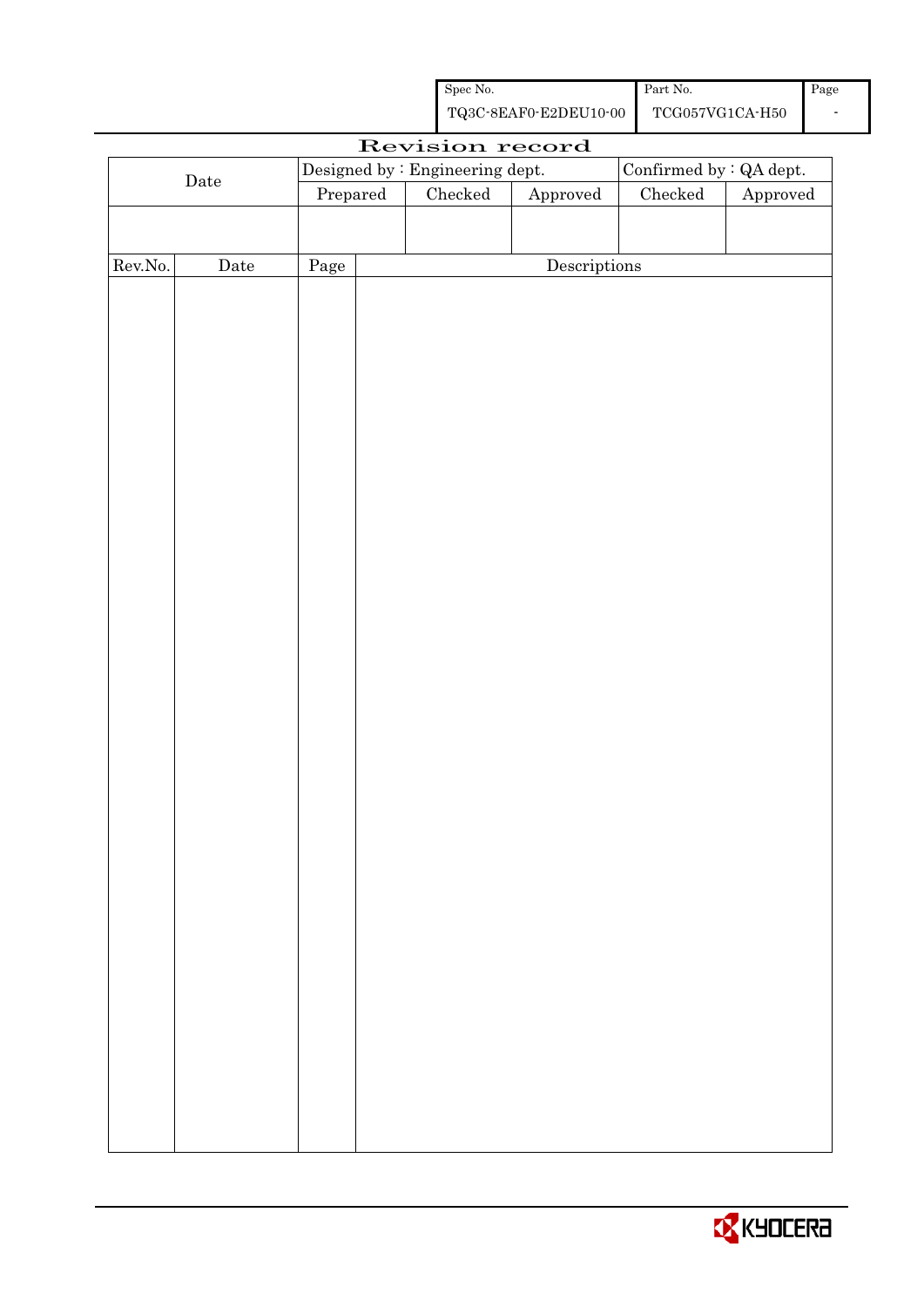| 1) Note         |                                                                                                                                                                                       |                                                                                        |                                                                                                              |  |  |  |  |  |  |
|-----------------|---------------------------------------------------------------------------------------------------------------------------------------------------------------------------------------|----------------------------------------------------------------------------------------|--------------------------------------------------------------------------------------------------------------|--|--|--|--|--|--|
|                 |                                                                                                                                                                                       |                                                                                        | Note                                                                                                         |  |  |  |  |  |  |
| General         | Customer identified anomalies not defined within this inspection standard shall be<br>1.<br>reviewed by Kyocera, and an additional standard shall be determined by mutual<br>consent. |                                                                                        |                                                                                                              |  |  |  |  |  |  |
|                 | 2.                                                                                                                                                                                    | This inspection standard about the image quality shall be applied to any defect within |                                                                                                              |  |  |  |  |  |  |
|                 |                                                                                                                                                                                       | the active area and shall not be applicable to outside of the area.                    |                                                                                                              |  |  |  |  |  |  |
|                 | 3.                                                                                                                                                                                    | Inspection conditions                                                                  |                                                                                                              |  |  |  |  |  |  |
|                 | Luminance                                                                                                                                                                             |                                                                                        | $\div 500$ Lux min.                                                                                          |  |  |  |  |  |  |
|                 |                                                                                                                                                                                       | Inspection distance                                                                    | $: 300$ mm.                                                                                                  |  |  |  |  |  |  |
|                 | Temperature<br>Direction                                                                                                                                                              |                                                                                        | $:25 \pm 5^{\circ}\text{C}$                                                                                  |  |  |  |  |  |  |
| Definition of   | Dot defect                                                                                                                                                                            | Bright dot defect                                                                      | : Directly above<br>The dot is constantly "on" when power applied to the                                     |  |  |  |  |  |  |
| inspection item |                                                                                                                                                                                       |                                                                                        | LCD, even when all "Black" data sent to the screen.                                                          |  |  |  |  |  |  |
|                 |                                                                                                                                                                                       |                                                                                        | Inspection tool: 5% Transparency neutral density filter.                                                     |  |  |  |  |  |  |
|                 |                                                                                                                                                                                       |                                                                                        | Count dot: If the dot is visible through the filter.                                                         |  |  |  |  |  |  |
|                 |                                                                                                                                                                                       |                                                                                        | Don't count dot: If the dot is not visible through the                                                       |  |  |  |  |  |  |
|                 |                                                                                                                                                                                       |                                                                                        | filter.<br>GBRGBRG<br>RGBRGBRGB<br>dot defect<br>RGBRGBRGB                                                   |  |  |  |  |  |  |
|                 |                                                                                                                                                                                       | Black dot defect                                                                       | The dot is constantly "off" when power applied to the<br>LCD, even when all "White" data sent to the screen. |  |  |  |  |  |  |
|                 |                                                                                                                                                                                       | Adjacent dot                                                                           | Adjacent dot defect is defined as two or more bright dot<br>defects or black dot defects.                    |  |  |  |  |  |  |
|                 |                                                                                                                                                                                       |                                                                                        | <b>BRGBR</b><br>RGBRGBRGB<br>dot defect<br><b>BR</b><br>R<br><b>GBR</b><br>G<br>G                            |  |  |  |  |  |  |
|                 | External                                                                                                                                                                              | Bubble, Scratch,                                                                       | Visible operating (all pixels "Black" or "White") and non                                                    |  |  |  |  |  |  |
|                 | inspection                                                                                                                                                                            | Foreign particle                                                                       | operating.                                                                                                   |  |  |  |  |  |  |
|                 |                                                                                                                                                                                       | (Polarizer, Cell,                                                                      |                                                                                                              |  |  |  |  |  |  |
|                 |                                                                                                                                                                                       | Backlight)                                                                             |                                                                                                              |  |  |  |  |  |  |
|                 |                                                                                                                                                                                       | Appearance<br>inspection                                                               | Does not satisfy the value at the spec.                                                                      |  |  |  |  |  |  |
|                 | Others                                                                                                                                                                                | CFL wires                                                                              | Damaged to the CFL wires, connector, pin, functional                                                         |  |  |  |  |  |  |
|                 |                                                                                                                                                                                       |                                                                                        | failure or appearance failure.                                                                               |  |  |  |  |  |  |
|                 | Definition                                                                                                                                                                            | Definition of circle size                                                              | Definition of linear size                                                                                    |  |  |  |  |  |  |
|                 | of size                                                                                                                                                                               | Э<br>$d = (a + b)/2$                                                                   |                                                                                                              |  |  |  |  |  |  |

# Visuals specification